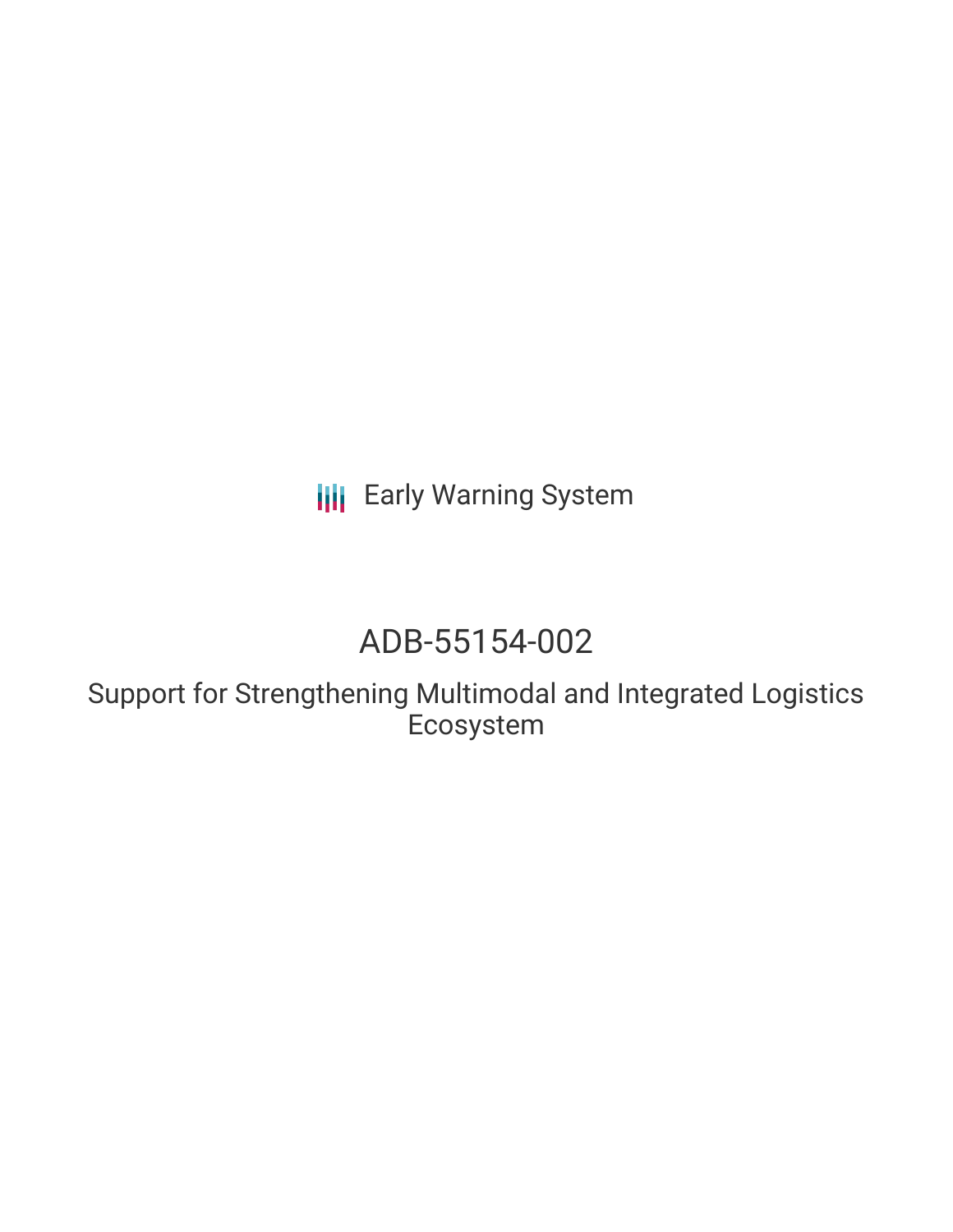

# Early Warning System Support for Strengthening Multimodal and Integrated Logistics Ecosystem

# **Quick Facts**

| <b>Countries</b>               | India                                                             |
|--------------------------------|-------------------------------------------------------------------|
| <b>Specific Location</b>       | Nation-wide, Delhi                                                |
| <b>Financial Institutions</b>  | Asian Development Bank (ADB)                                      |
| <b>Status</b>                  | Approved                                                          |
| <b>Bank Risk Rating</b>        |                                                                   |
| <b>Voting Date</b>             | 2021-11-10                                                        |
| <b>Sectors</b>                 | Industry and Trade, Infrastructure, Law and Government, Transport |
| <b>Investment Type(s)</b>      | <b>Advisory Services</b>                                          |
| <b>Investment Amount (USD)</b> | \$1.00 million                                                    |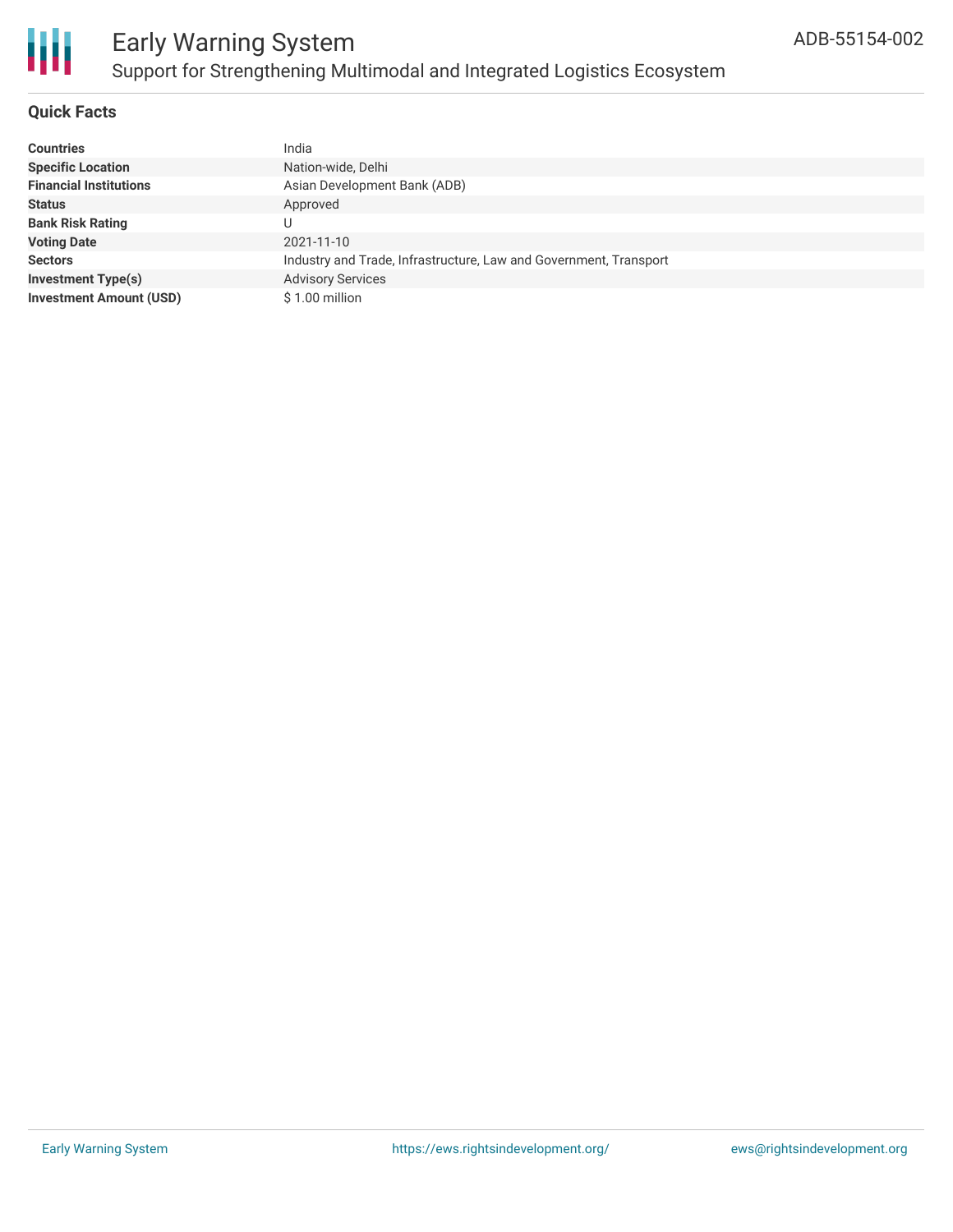

# **Project Description**

According to ADB documents, The Strengthening Multimodal and Integrated Logistics Ecosystem (SMILE) program is a programmatic policy-based loan (PBL) to support the government undertake wide-ranging reforms in the logistics sector in India. The program aims to strengthen the institutional and policy framework for inter-ministerial coordination and planning for incentivizing private sector participation in multimodal logistics projects, improve efficiencies in external trade logistics, and encourage the use of smart and automated systems for improved service delivery. The government has requested a regular loan of \$500 million from ADB's ordinary capital resources to help finance the program. The proposed programmatic PBL modality with two subprograms of \$250 million each, in FY2022 and FY2024, respectively, supported by the attached transaction TA, is appropriate because the (i) program will support crucial structural reforms to strengthen institutions, coordination, and processes; (ii) structural reforms need proper sequencing to ensure sustainability; and (iii) government has shown strong commitment to reforms.

This lending proposal was not included in ADB. 2020. Country Operations Business Plan: India, 2021 2023. Manila. The government requested ADB's financial assistance in a letter of 12 March 2021 as an addition to the plan. The South Asia Department confirmed that such financial assistance can be accommodated in the 2021 resource envelope.

### PROJECT RATIONALE AND LINKAGE TO COUNTRY/REGIONAL STRATEGY

The proposed transaction TA is being processed at the request of the Government of India to meet key capacity building needs, strengthen sector institutions, and conduct studies to further deepen reforms and develop policy framework. The TA will support the implementing agencies in achieving the policy actions under subprogram 2 of the ensuing SMILE program. The TA will thus provide capacity building support to foster coordination among the different tiers of government and among the various institutions. The TA will also extend support to diagnose emerging challenges in the sector and identify policy initiatives. The TA activities will build on and/or carryforward activities commenced under earlier initiatives and replicate some successful interventions particularly in logistic planning and technology use for improving efficiency.

# CONSULTING SERVICES

ADB will engage the consultants following the ADB Procurement Policy (2017, as amended from time to time) and its associated project administration instructions and/or staff instructions.

### PROCUREMENT

Procurement, advance contracting, and retroactive financing are not expected.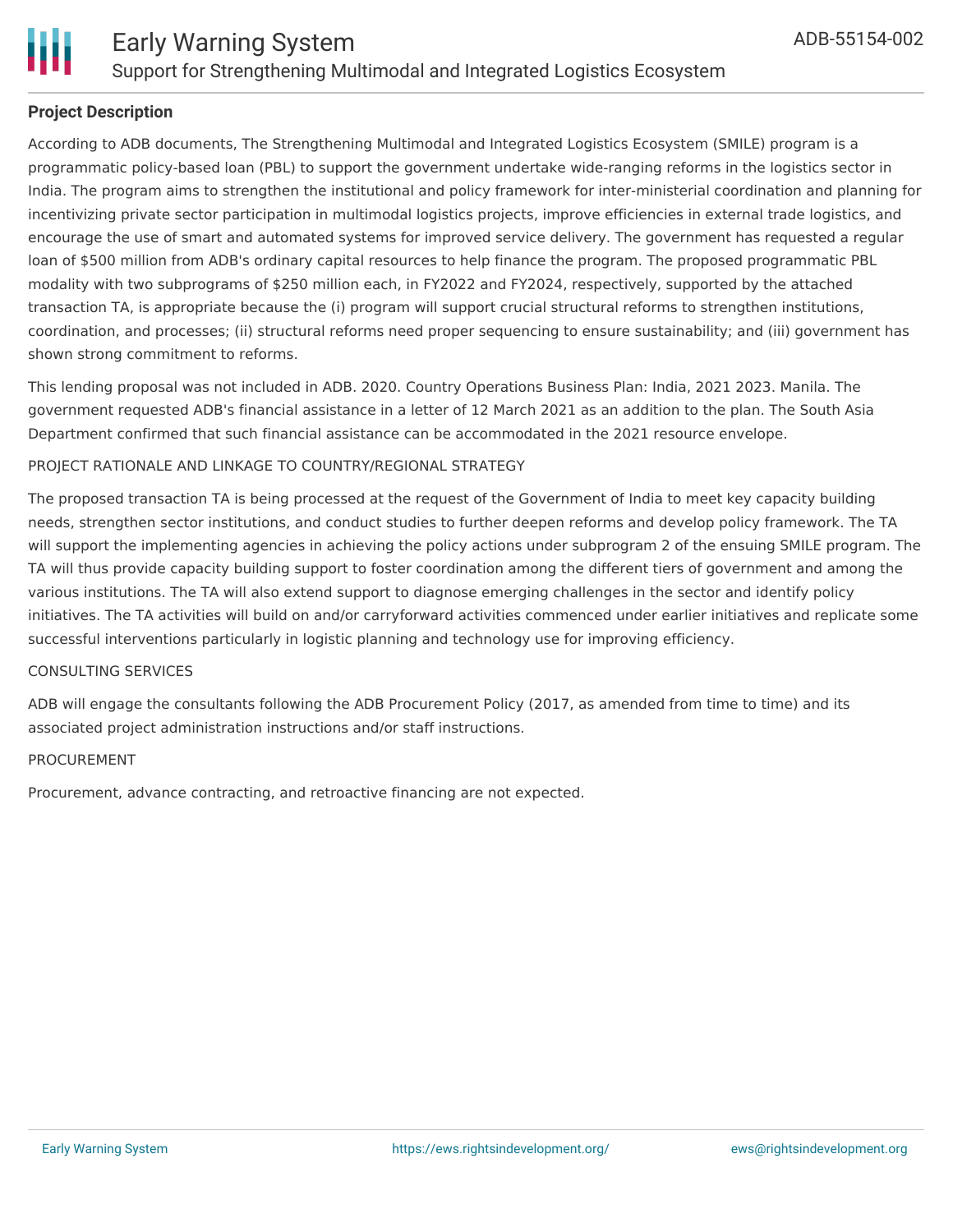

# Early Warning System Support for Strengthening Multimodal and Integrated Logistics Ecosystem

# **Investment Description**

Asian Development Bank (ADB)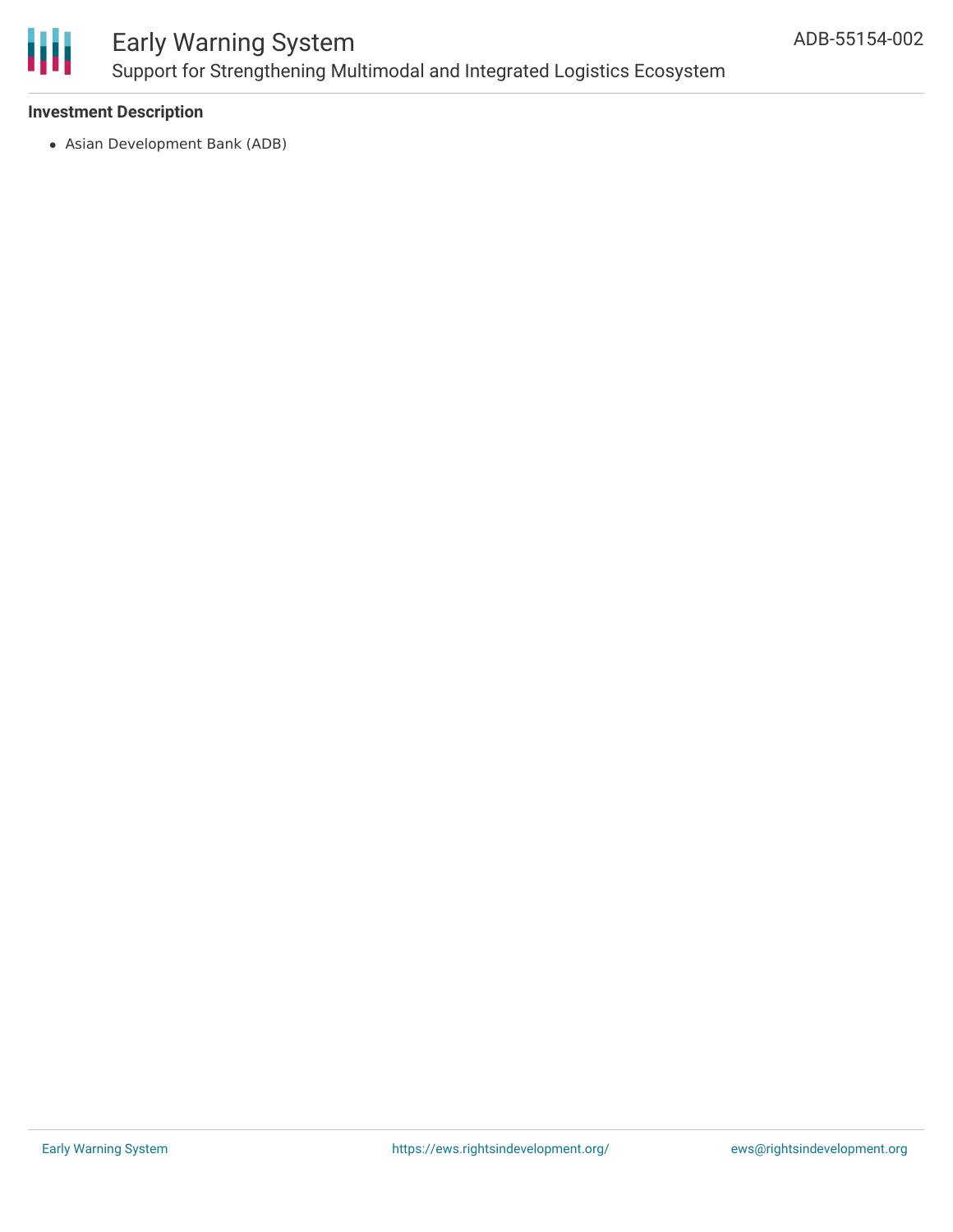

### **Contact Information**

| Responsible ADB Officer                          | Karan, Navendu                                               |  |
|--------------------------------------------------|--------------------------------------------------------------|--|
| Responsible ADB Department South Asia Department |                                                              |  |
| Responsible ADB Division                         | Public Management, Financial Sector and Trade Division, SARD |  |
|                                                  | Ministry of Commerce and Industry                            |  |
| Executing Agencies                               | Udyog Bhawan, New Delhi 110011, India                        |  |

#### ACCESS TO INFORMATION

You can submit an information request for project information at: https://www.adb.org/forms/request-information-form

ADB has a two-stage appeals process for requesters who believe that ADB has denied their request for information in violation of its Access to Information Policy. You can learn more about filing an appeal at: https://www.adb.org/site/disclosure/appeals

### ACCOUNTABILITY MECHANISM OF ADB

The Accountability Mechanism is an independent complaint mechanism and fact-finding body for people who believe they are likely to be, or have been, adversely affected by an Asian Development Bank-financed project. If you submit a complaint to the Accountability Mechanism, they may investigate to assess whether the Asian Development Bank is following its own policies and procedures for preventing harm to people or the environment. You can learn more about the Accountability Mechanism and how to file a complaint at: http://www.adb.org/site/accountability-mechanism/main.